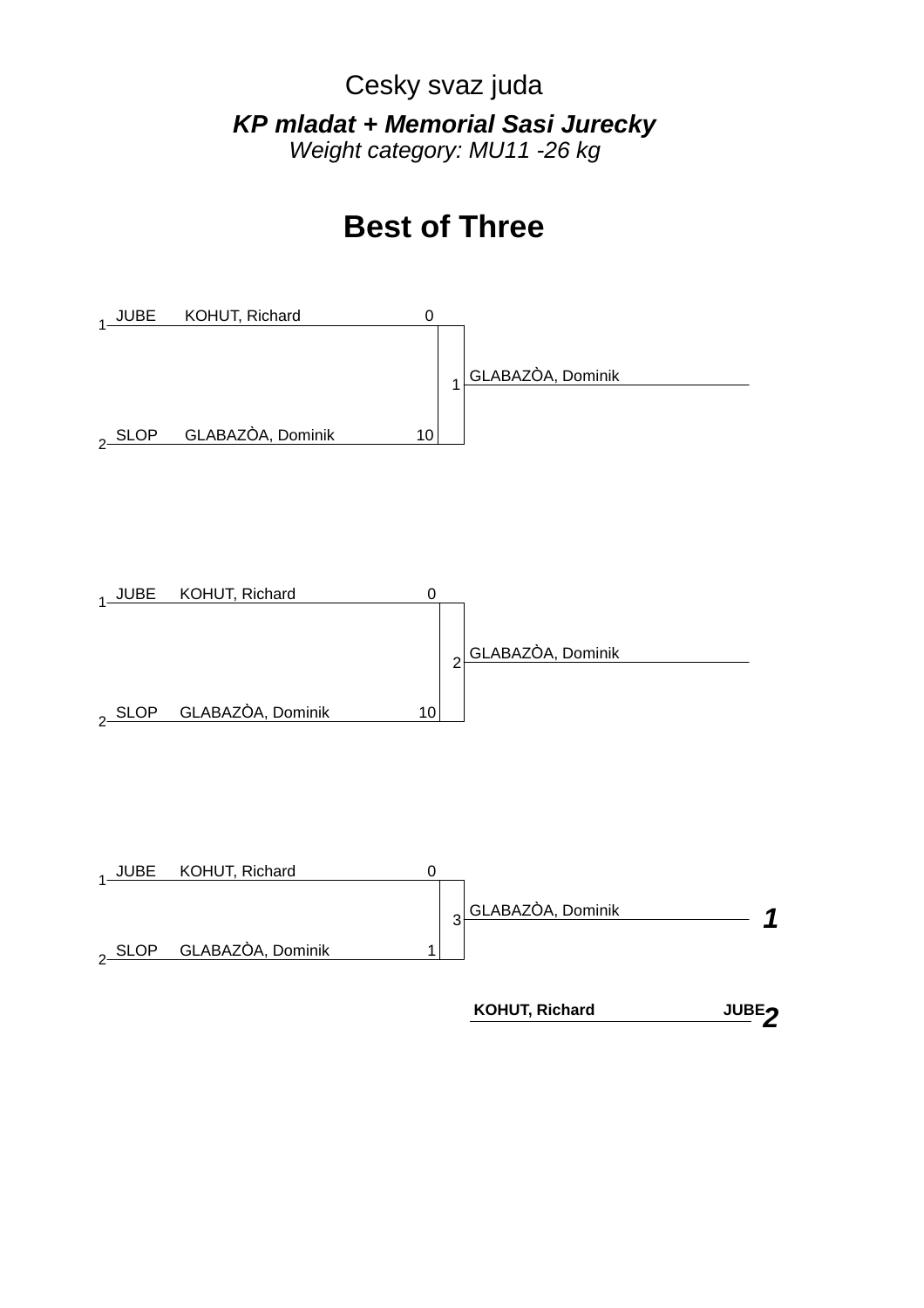*Weight category: MU11 -28 kg*

|                            |          |       |       |             |          |          |                |          |       |          | <b>Games</b> won   |             |
|----------------------------|----------|-------|-------|-------------|----------|----------|----------------|----------|-------|----------|--------------------|-------------|
|                            |          | 2     | 3     | 4           | 5        | 6        | $\overline{7}$ | 8        | 9     | 10       | <b>Gameresults</b> | Pl.         |
| <b>TOMAN, Ondřej</b>       | 1        |       | 1     |             |          | 1        |                |          | 1     |          | 4                  |             |
| [Judo Nový Jičín (56)]     | 10000    |       | 10000 |             |          | 02000    |                |          | 10000 |          | 40                 |             |
| <b>PEREZ, Vincent</b>      | $\bf{0}$ |       |       | 1           |          |          | $\mathbf 0$    |          |       | $\bf{0}$ | 1                  | 4           |
| [Slezan Opava (56)]        | 00000    |       |       | 00000       |          |          | 00000          |          |       | 00000    | 1                  |             |
| <b>FLAUME, Tom</b>         |          | 0     |       | $\mathbf 0$ |          | $\bf{0}$ |                | $\bf{0}$ |       |          |                    | 5           |
| [Slezan Opava (56)]        |          | 00000 |       | 00000       |          | 00000    |                | 00000    |       |          |                    |             |
| ŠELONGOVÁ, Viktorie        |          |       |       |             | 1        |          |                |          | 0     |          | 3                  | $\mathbf 2$ |
| [1. JC Baník Ostrava (56)] |          | 10000 |       |             | 01000    |          | 00000          |          | 00000 |          | 18                 |             |
| KUCHEJDOVÁ, Veronika       |          |       | 0     |             | $\bf{0}$ |          |                |          |       | 1        | $\overline{2}$     | 3           |
| [1. JC Baník Ostrava (56)] |          |       | 00000 |             | 00000    |          |                | 01000    |       | 10001    | 17                 |             |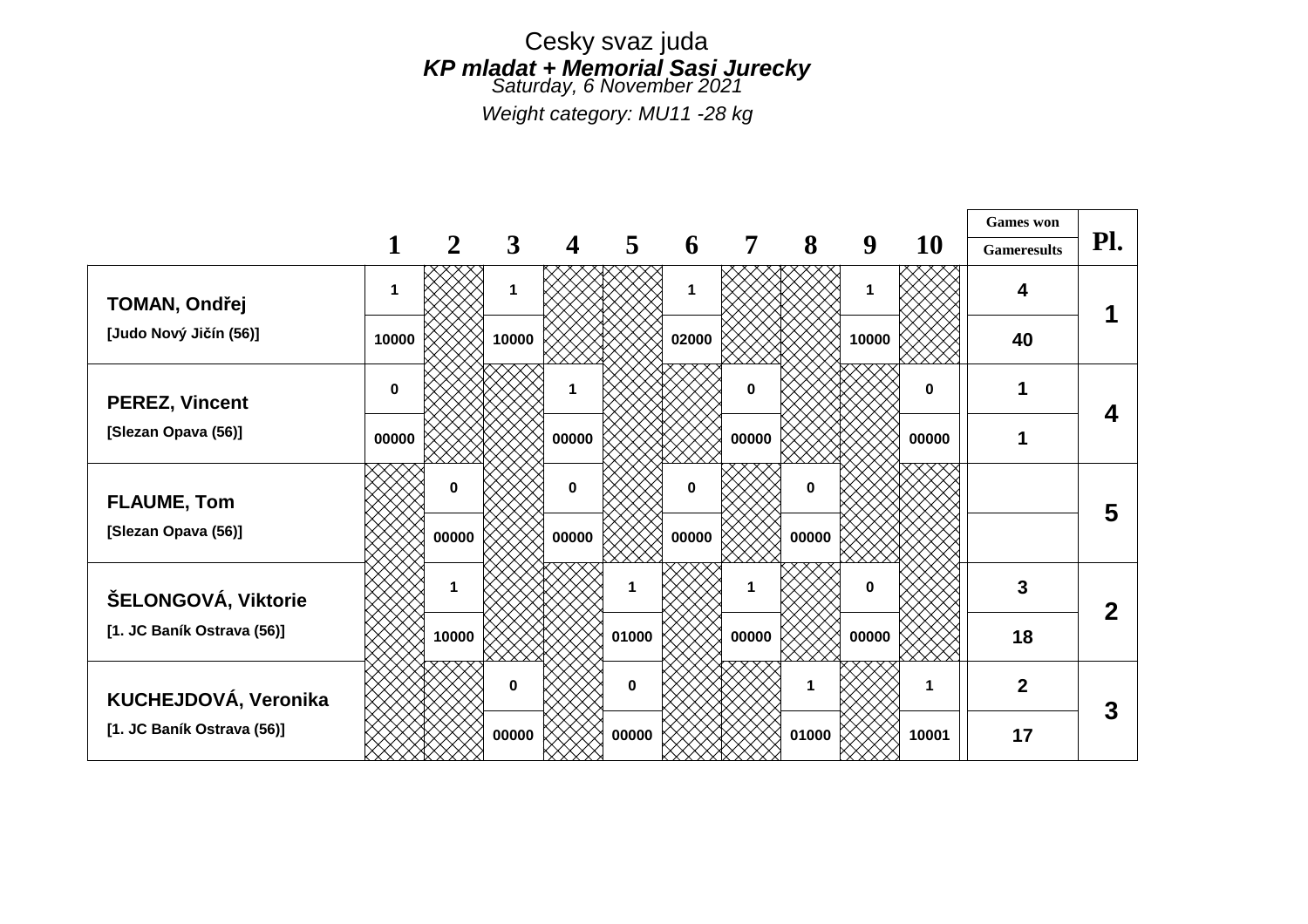*Weight category: MU11 -30 kg*

|                            |             |              |              |             |              |             |          |       |       |       | <b>Games</b> won   |     |
|----------------------------|-------------|--------------|--------------|-------------|--------------|-------------|----------|-------|-------|-------|--------------------|-----|
|                            |             | $\mathbf{2}$ | $\mathbf{3}$ | 4           | 5            | 6           | 7        | 8     | 9     | 10    | <b>Gameresults</b> | Pl. |
| <b>CHOVANEC, Martin</b>    | $\mathbf 0$ |              | 1            |             |              | $\mathbf 0$ |          |       | 1     |       | $\mathbf{2}$       | 3   |
| [1. JC Baník Ostrava (56)] | 00000       |              | 10000        |             |              | 00000       |          |       | 10000 |       | 20                 |     |
| <b>LEKKI, Oliver</b>       | 1           |              |              | 1           |              |             |          |       |       | 1     | 4                  |     |
| [Judo Beskydy (56)]        | 01001       |              |              | 10000       |              |             | 00000    |       |       | 10000 | 31                 |     |
| KOBĚRSKÝ, Jakub            |             |              |              | $\mathbf 0$ |              |             |          |       |       |       | 3                  | 2   |
| [Judo Club Orlová (56)]    |             | 10000        |              | 00000       |              | 10000       |          | 10000 |       |       | 30                 |     |
| <b>WÁCLAWEK, Martin</b>    |             | 0            |              |             | $\bf{0}$     |             | $\bf{0}$ |       | 0     |       |                    | 5   |
| [Judo Club Havířov (56)]   |             | 00000        |              |             | 00000        |             | 00000    |       | 00000 |       |                    |     |
| OLŠÁR, Tobiáš              |             |              | 0            |             | $\mathbf{1}$ |             |          | 0     |       | 0     | 1                  | 4   |
| [Judo Club Havířov (56)]   |             |              | 00000        |             | 10000        |             |          | 00000 |       | 00000 | 10                 |     |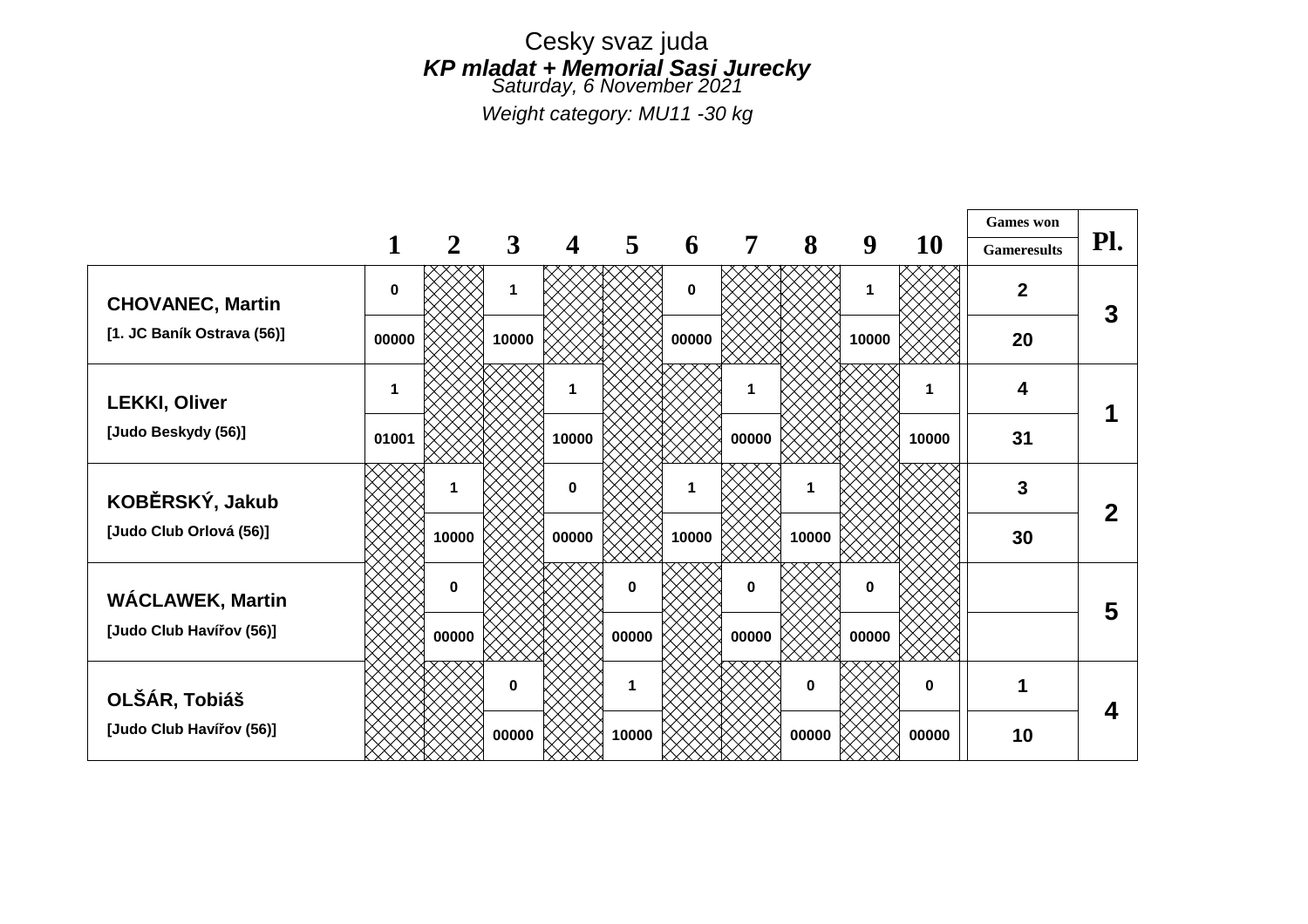Cesky svaz juda *KP mladat + Memorial Sasi Jurecky Saturday, 6 November 2021 Weight category: MU11 -32 kg*

|                            |           |          |       | <b>Games</b> won   |                            |
|----------------------------|-----------|----------|-------|--------------------|----------------------------|
|                            |           |          |       | <b>Gameresults</b> | $\mathbf{Pl.}$             |
| KOUŘIL, Sebastián          |           | $\bf{0}$ |       | 1                  | $\boldsymbol{\mathcal{P}}$ |
| [1. JC Baník Ostrava (56)] | 10000     | 01000    |       | 10                 |                            |
| <b>VLČEK, Viktor</b>       | $\pmb{0}$ |          | 0     |                    |                            |
| [1. JC Baník Ostrava (56)] | 00000     |          | 00000 |                    |                            |
| DVOŘÁČEK, Jan              |           |          | 1     | $\overline{2}$     |                            |
| [TJ Ostrava (56)]          |           | 01000    | 10000 | 11                 |                            |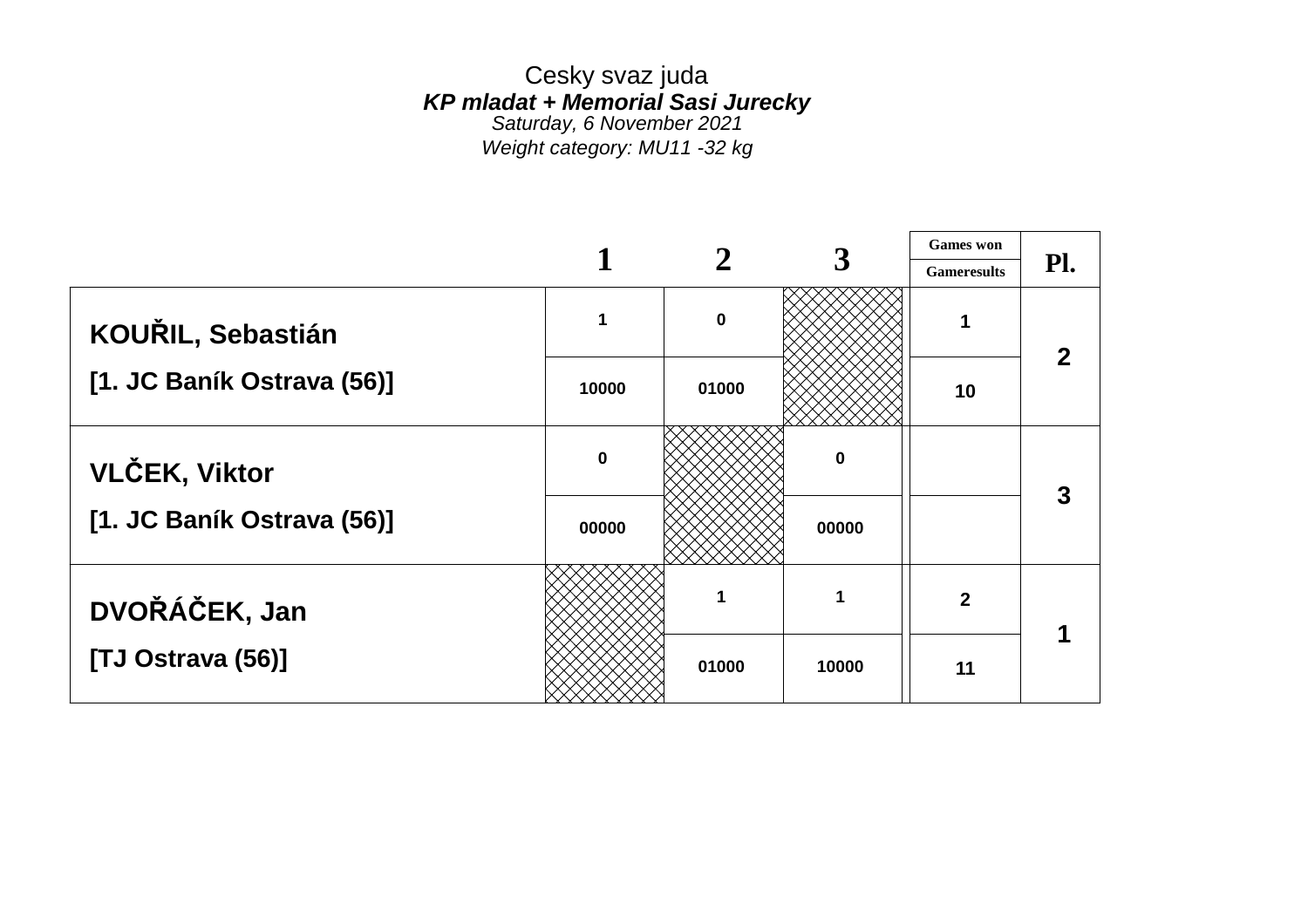

**Printed at 06-11-2021, 12:51 by msksju**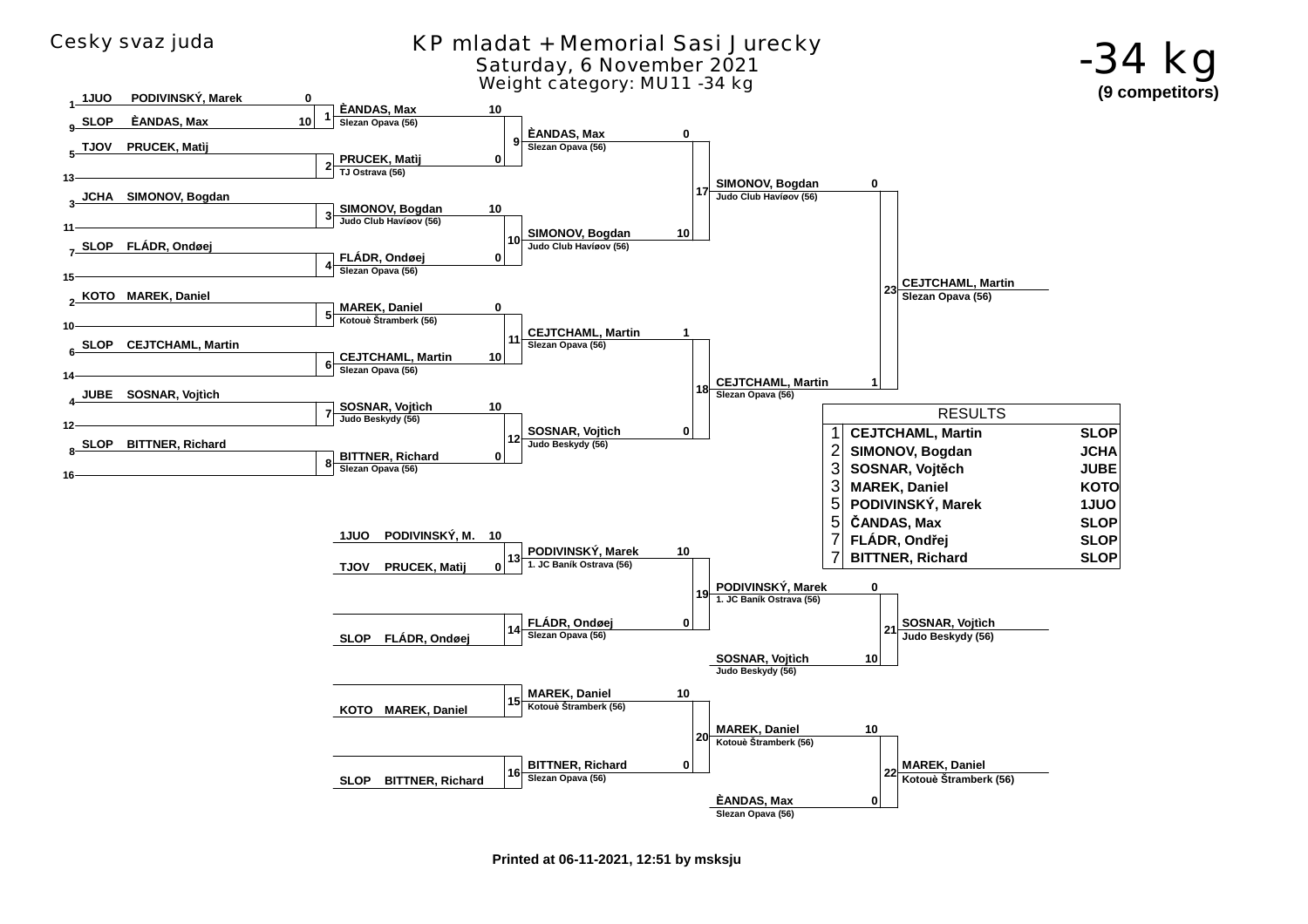*Weight category: MU11 -36 kg*

|                          |       |       |              |             |                |             |                |          |             |          | <b>Games</b> won   |              |
|--------------------------|-------|-------|--------------|-------------|----------------|-------------|----------------|----------|-------------|----------|--------------------|--------------|
|                          |       | 2     | $\mathbf{3}$ | 4           | $\overline{5}$ | 6           | $\overline{7}$ | 8        | 9           | 10       | <b>Gameresults</b> | Pl.          |
| KOŘISTKA, Matouš         | 0     |       | $\mathbf 0$  |             |                | $\mathbf 0$ |                |          | $\mathbf 0$ |          |                    | 5            |
| [Slezan Opava (56)]      | 00000 |       | 00000        |             |                | 00000       |                |          | 00000       |          |                    |              |
| <b>CHALUPA, Adam</b>     | 1     |       |              | $\mathbf 0$ |                |             | $\mathbf 0$    |          |             | $\bf{0}$ |                    | 4            |
| [Judo Club Havířov (56)] | 10000 |       |              | 00000       |                |             | 00000          |          |             | 00000    | 10                 |              |
| FRENŠTÁTSKÝ, Felix       |       | 0     |              | 1           |                |             |                | $\bf{0}$ |             |          | $\mathbf{2}$       | 3            |
| [Judo Club Havířov (56)] |       | 00000 |              | 02000       |                | 02000       |                | 00000    |             |          | 20                 |              |
| <b>SKYBA, Lukáš</b>      |       |       |              |             | $\bf{0}$       |             |                |          |             |          | 3                  | $\mathbf{2}$ |
| [TJ Ostrava (56)]        |       | 01000 |              |             | 00000          |             | 02000          |          | 10000       |          | 27                 |              |
| <b>MAREK, David</b>      |       |       | 1.           |             | 1              |             |                |          |             | 1        | 4                  |              |
| [Kotouč Štramberk (56)]  |       |       | 10000        |             | 10000          |             |                | 10000    |             | 10000    | 40                 |              |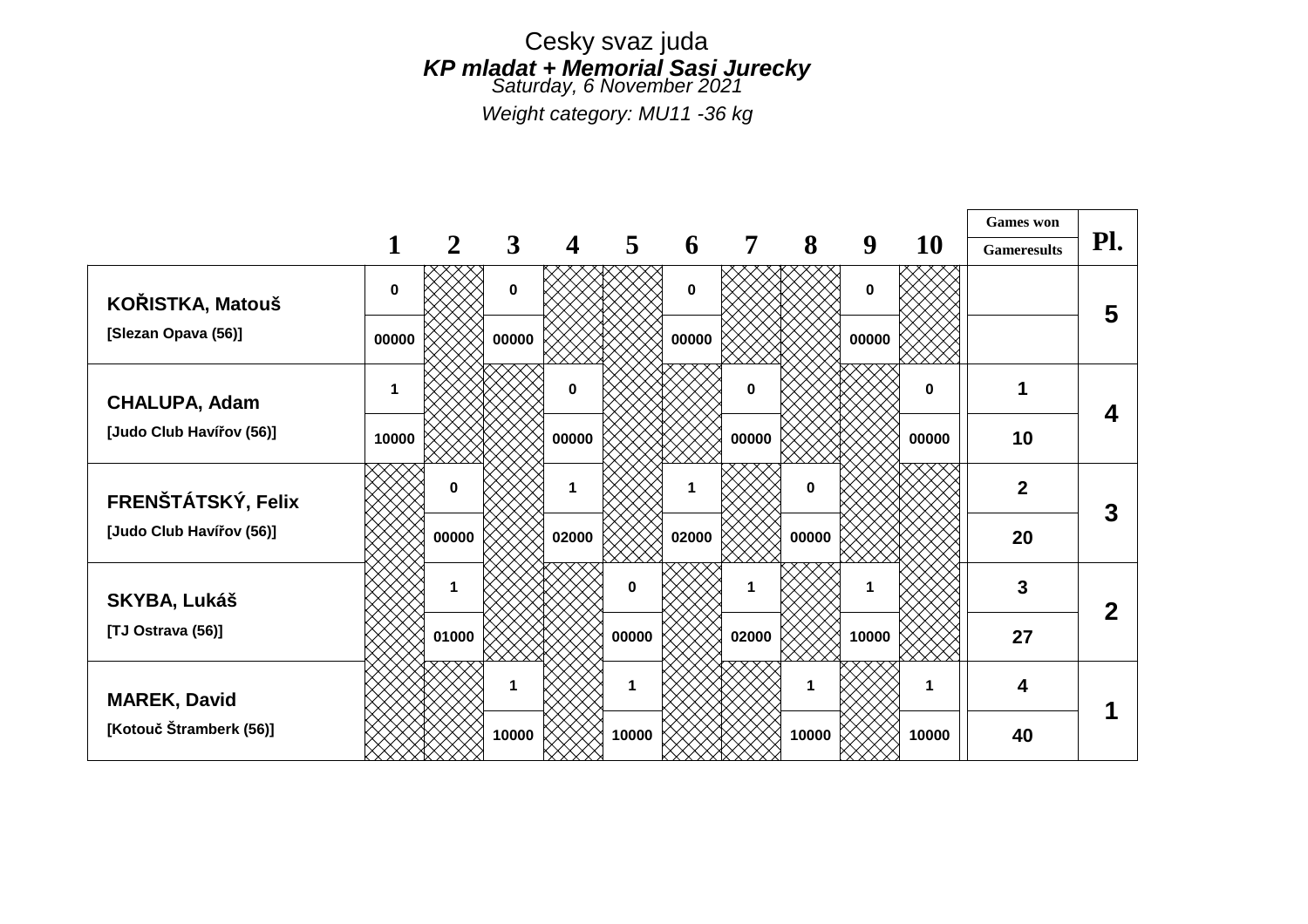*Weight category: MU11 -38 kg*

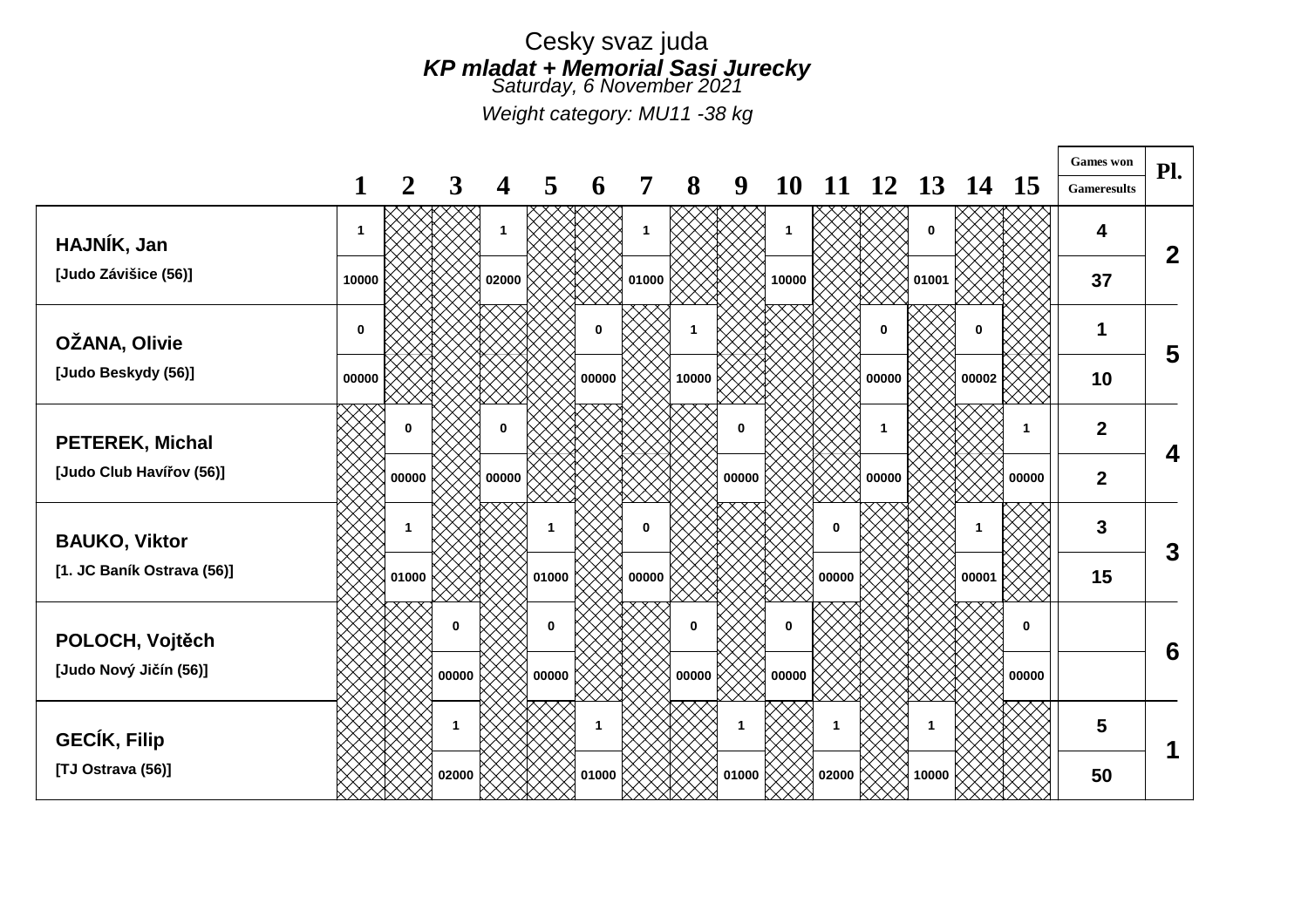*Weight category: MU11 -40 kg*

|                            |              |       |              |       |              |          |       |       |       |           | <b>Games</b> won   |     |
|----------------------------|--------------|-------|--------------|-------|--------------|----------|-------|-------|-------|-----------|--------------------|-----|
|                            |              | 2     | $\mathbf{3}$ | 4     | 5            | 6        | 7     | 8     | 9     | <b>10</b> | <b>Gameresults</b> | Pl. |
| <b>BLÁHOVÁ, Emma</b>       | $\bf{0}$     |       | 0            |       |              | $\bf{0}$ |       |       | 0     |           |                    | 5   |
| [TJ Ostrava (56)]          | 00000        |       | 00000        |       |              | 00000    |       |       | 00000 |           |                    |     |
| ONDRUŠÍK, Václav           | $\mathbf{1}$ |       |              | 0     |              |          |       |       |       | 0         | $\overline{2}$     | 3   |
| [Judo Beskydy (56)]        | 02000        |       |              | 00000 |              |          | 02000 |       |       | 00000     | 20                 |     |
| <b>PAVERA, Antonín</b>     |              |       |              | 1     |              |          |       | 0     |       |           | 3                  | 2   |
| [Baník Karviná (56)]       |              | 10000 |              | 10000 |              | 02000    |       | 00000 |       |           | 30                 |     |
| KOCIÁN, David              |              | 0     |              |       | $\bf{0}$     |          | 0     |       | 1     |           |                    | Δ   |
| [Slezan Opava (56)]        |              | 00000 |              |       | 00000        |          | 00000 |       | 10000 |           | 10                 |     |
| NOVÁKOVÁ, Victoria         |              |       | 1.           |       | $\mathbf{1}$ |          |       |       |       | 1         | 4                  |     |
| [1. JC Baník Ostrava (56)] |              |       | 10000        |       | 10000        |          |       | 01000 |       | 10000     | 40                 |     |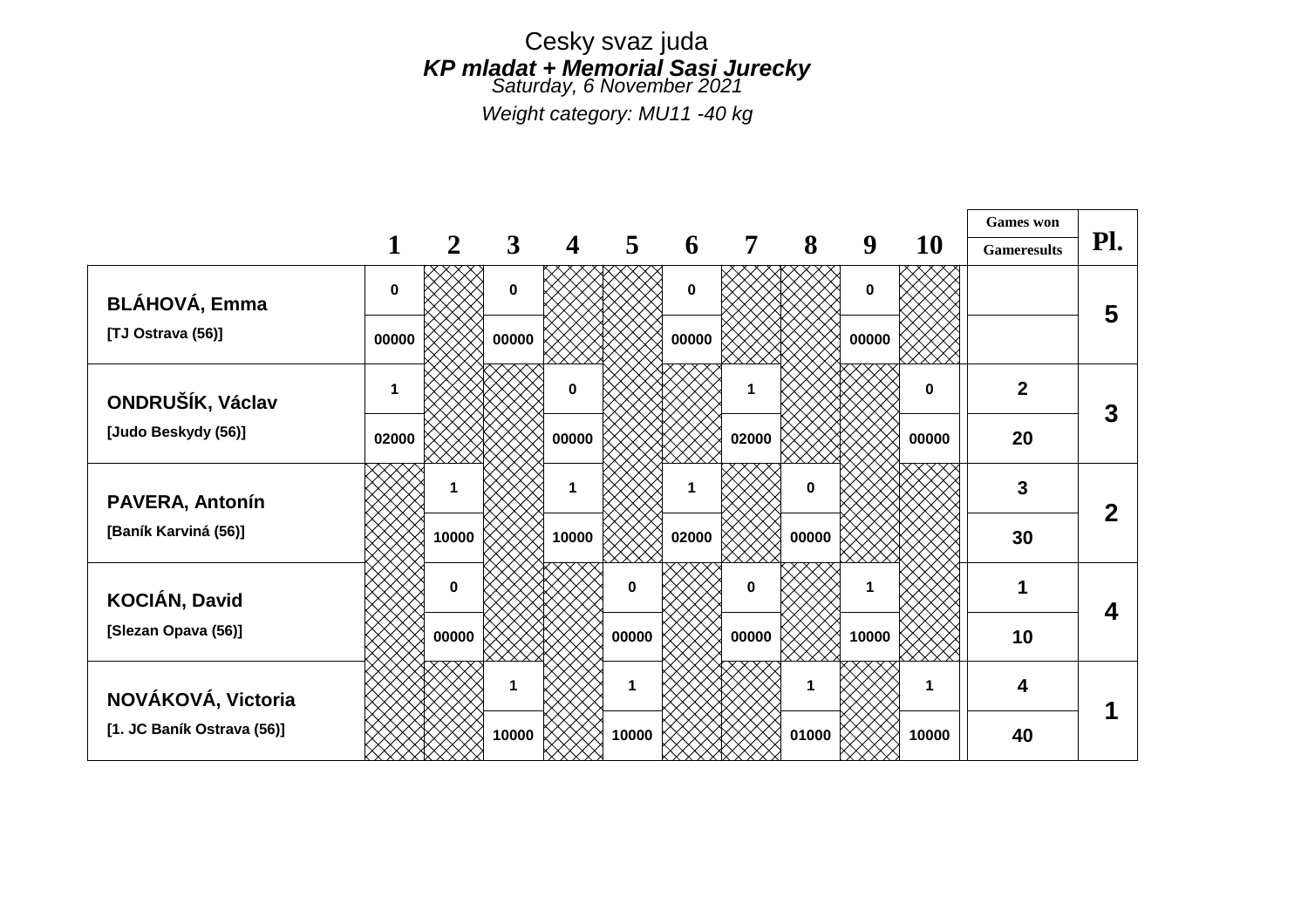Cesky svaz juda *KP mladat + Memorial Sasi Jurecky Saturday, 6 November 2021 Weight category: MU11 -46 kg*

 $\overline{\phantom{0}}$ 

|                            |           |          |       | <b>Games</b> won   |                |
|----------------------------|-----------|----------|-------|--------------------|----------------|
|                            |           |          |       | <b>Gameresults</b> | $\mathbf{Pl.}$ |
| PODZEMNÝ, Jakub            | $\pmb{0}$ | $\bf{0}$ |       |                    |                |
| [Judo Nový Jičín (56)]     | 00000     | 00000    |       |                    |                |
| LECHOVIČ, Tobiáš           | 1         |          | 0     |                    |                |
| [1. JC Baník Ostrava (56)] | 10000     |          | 00000 | 10                 |                |
| KAVALÍKOVÁ, Tereza         |           |          | 1     | $\overline{2}$     |                |
| [Judo Český Těšín (56)]    |           | 10000    | 10000 | 20                 |                |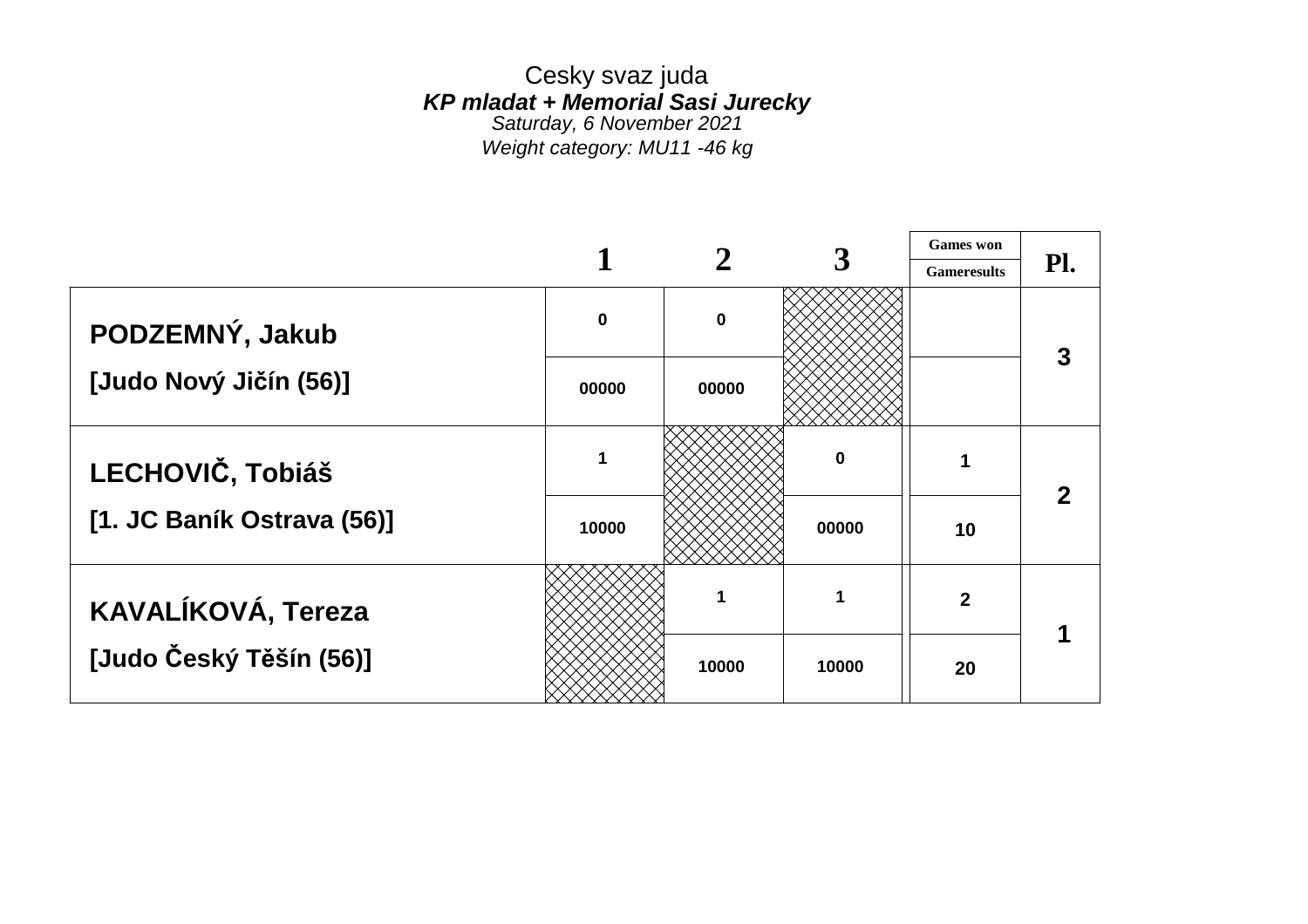Cesky svaz juda *KP mladat + Memorial Sasi Jurecky Weight category: MU11 -50 kg*

## **Best of Three**







 **ALTAY, Sofia Yasemin**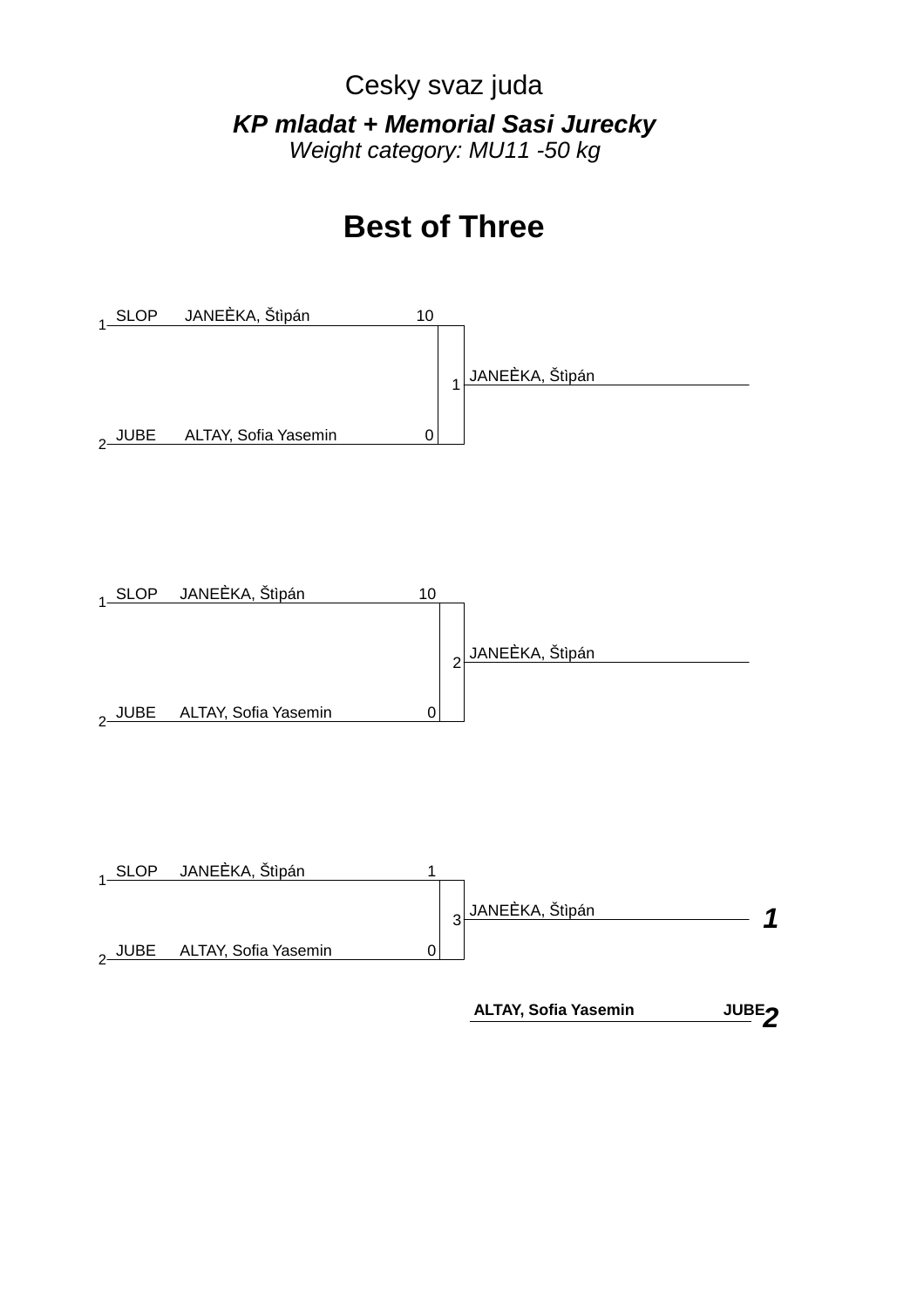Cesky svaz juda *KP mladat + Memorial Sasi Jurecky Saturday, 6 November 2021 Weight category: MU11 -55 kg*